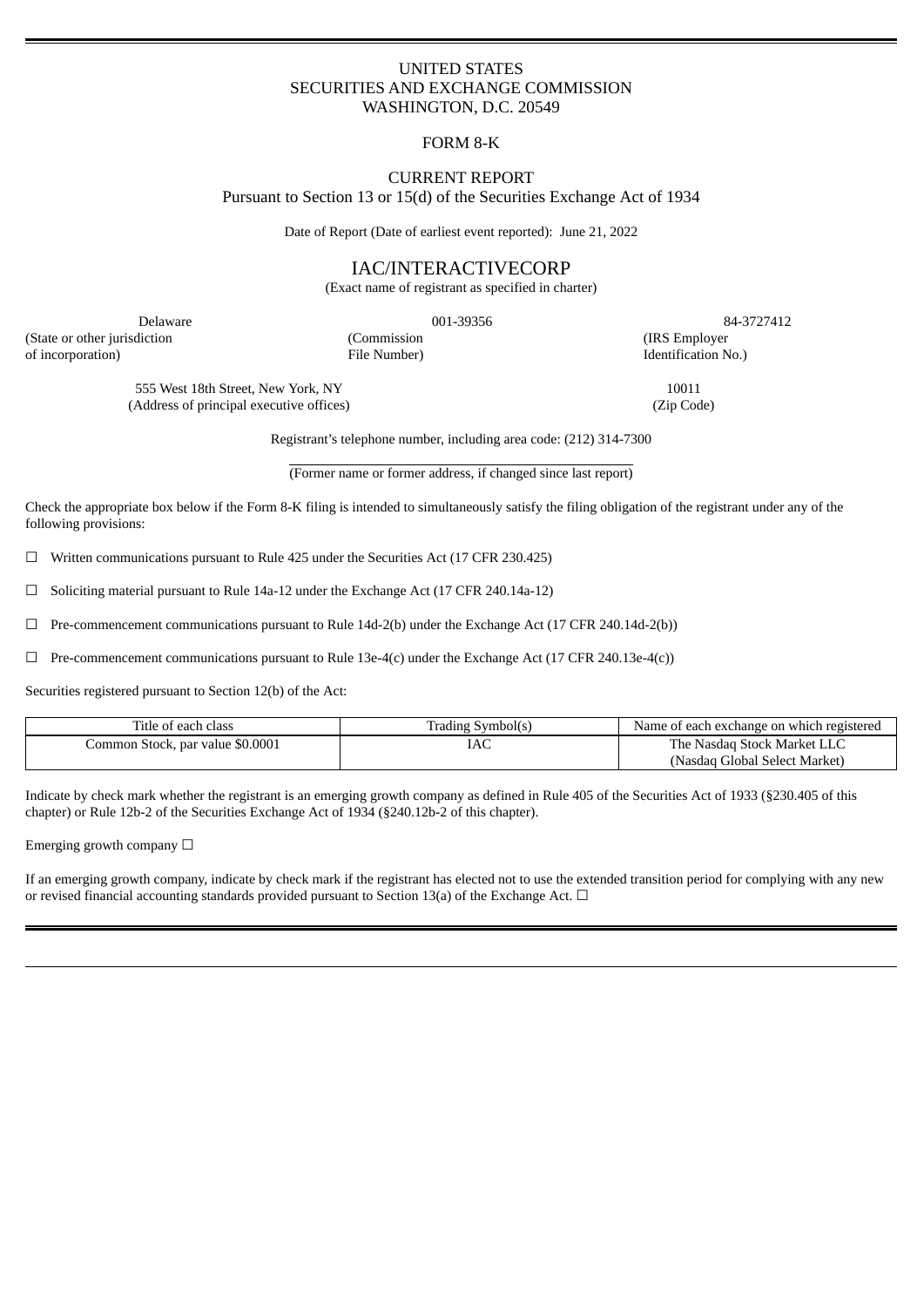#### **Item 7.01 Regulation FD Disclosure.**

On June 21, 2022, the Registrant posted an investor presentation to the "Investor Relations—Events & Presentations" section of its website (*http://ir.iac.com/ events-and-presentations*). The Registrant intends to use the investor presentation in connection with meetings and conversations with new and existing investors, analysts and other interested parties on and after the date of this report.

Unless otherwise indicated therein, the information set forth in the investor presentation is as of the date of this report. The Registrant undertakes no duty or obligation to publicly update or revise the information contained in the investor presentation, although it may do so from time to time in its sole discretion.

The investor presentation contains "forward-looking statements" within the meaning of the Private Securities Litigation Reform Act of 1995, as amended. The use of words such as "anticipates," "estimates," "expects," "plans" and "believes," among others, generally identify forward-looking statements. These forward-looking statements include, among others, statements relating to the Registrant's future financial performance, business prospects and strategy, anticipated trends and prospects in the industries in which the Registrant's businesses operate and other similar matters. These forward-looking statements are based on expectations and assumptions of the Registrant's management about future events as of the date of this report, which are inherently subject to uncertainties, risks and changes in circumstances that are difficult to predict.

Certain of these and other risks and uncertainties are discussed in the Registrant's filings with the U.S. Securities and Exchange Commission, including under the caption "Part I-Item 1A-Risk Factors" of the Registrant's annual report on 10-K for the fiscal year ended December 31, 2021. Other unknown or unpredictable factors that could also adversely affect the Registrant's business, financial condition and operating results may arise from time to time. In light of these risks and uncertainties, the forward-looking statements discussed in the investor presentation may not prove to be accurate. Accordingly, you should not place undue reliance on these forward-looking statements, which only reflect the views of the Registrant's management as of the date of this report. IAC does not undertake to update these forward-looking statements.

2